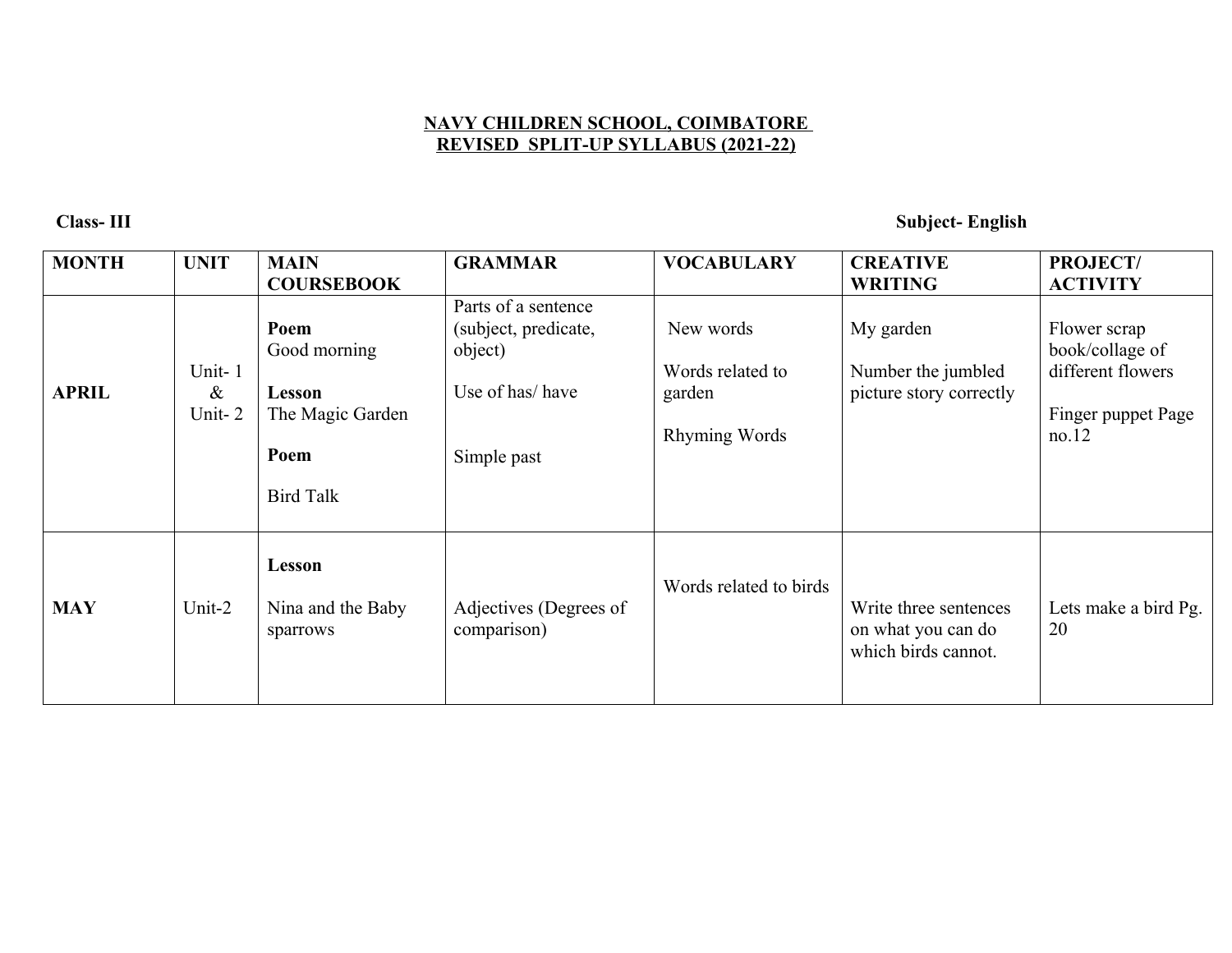| <b>JUNE</b> | Unit-3 | Poem<br>Little by Little<br>Lesson<br>The Enormous<br>Turnip | Past continuous tense<br>Opposites | <b>Rhyming Words</b> | Write three sentences<br>about what trees give<br>us. | Activity- Grow a<br>plant<br>Page No. - 30 |
|-------------|--------|--------------------------------------------------------------|------------------------------------|----------------------|-------------------------------------------------------|--------------------------------------------|
|-------------|--------|--------------------------------------------------------------|------------------------------------|----------------------|-------------------------------------------------------|--------------------------------------------|

| <b>JULY</b>   | Unit-4 | Poem<br>Sea Song | Noun<br>(Collective Noun)                                                                    | Words related to sea<br>Word building | Write four lines about<br>beach.             | Make a paper fish    |
|---------------|--------|------------------|----------------------------------------------------------------------------------------------|---------------------------------------|----------------------------------------------|----------------------|
| <b>AUGUST</b> | Unit-6 | Poem<br>Trains   | Articles (a, an, the)<br>Punctuation (comma,<br>full stop, question<br>mark, capital letter) | New words<br>Word building            | Describe an<br>interesting train<br>journey. | Paper fun page no.56 |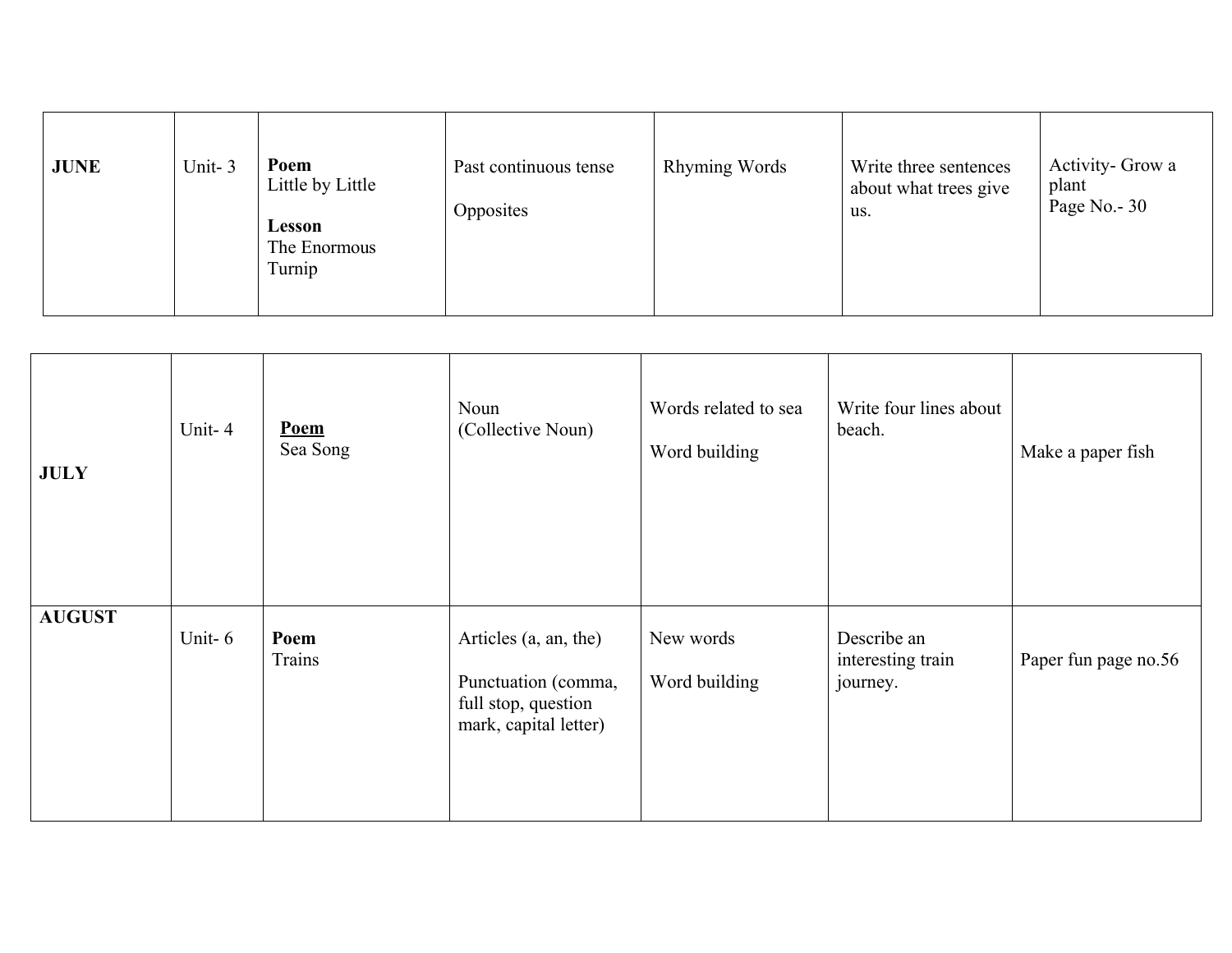| <b>SEPTEMBER</b> | Unit 7 | Poem<br>Puppy & I                                                                   | <b>Nouns</b><br>(Singular, Plural)                                     | Animal sounds<br>Rhyming Words.                                                 | "Me and my Pet" -<br>A paragraph of four<br>to five sentences       | Draw and paint your<br>favourite animal mask.                     |
|------------------|--------|-------------------------------------------------------------------------------------|------------------------------------------------------------------------|---------------------------------------------------------------------------------|---------------------------------------------------------------------|-------------------------------------------------------------------|
| <b>OCTOBER</b>   | Unit-7 | Lesson<br>Little tiger, Big<br>Tiger<br><b>Revision For Term</b><br><b>End Exam</b> | Verbs<br>Prepositions (in, on, at,<br>under, between,<br>behind, over) | Word game on names<br>of animal.<br>Puzzles on their young<br>ones and habitat. |                                                                     |                                                                   |
| <b>NOVEMBER</b>  | Unit-8 | Poem<br>What's in the<br>mailbox?                                                   | <b>Nouns</b><br>(Gender)<br>Adverbs of manner                          | Word building                                                                   | Write a letter to your<br>friend, telling her<br>about your school. | Let's make an<br>envelope and post our<br>letter too! Page no. 79 |
|                  | Unit-8 | Lesson<br>My silly sister                                                           | Conjunctions (and,<br>but, so, because, or)                            | New words                                                                       | Write a letter to your<br>friend, telling him/her                   | List out the ways you                                             |